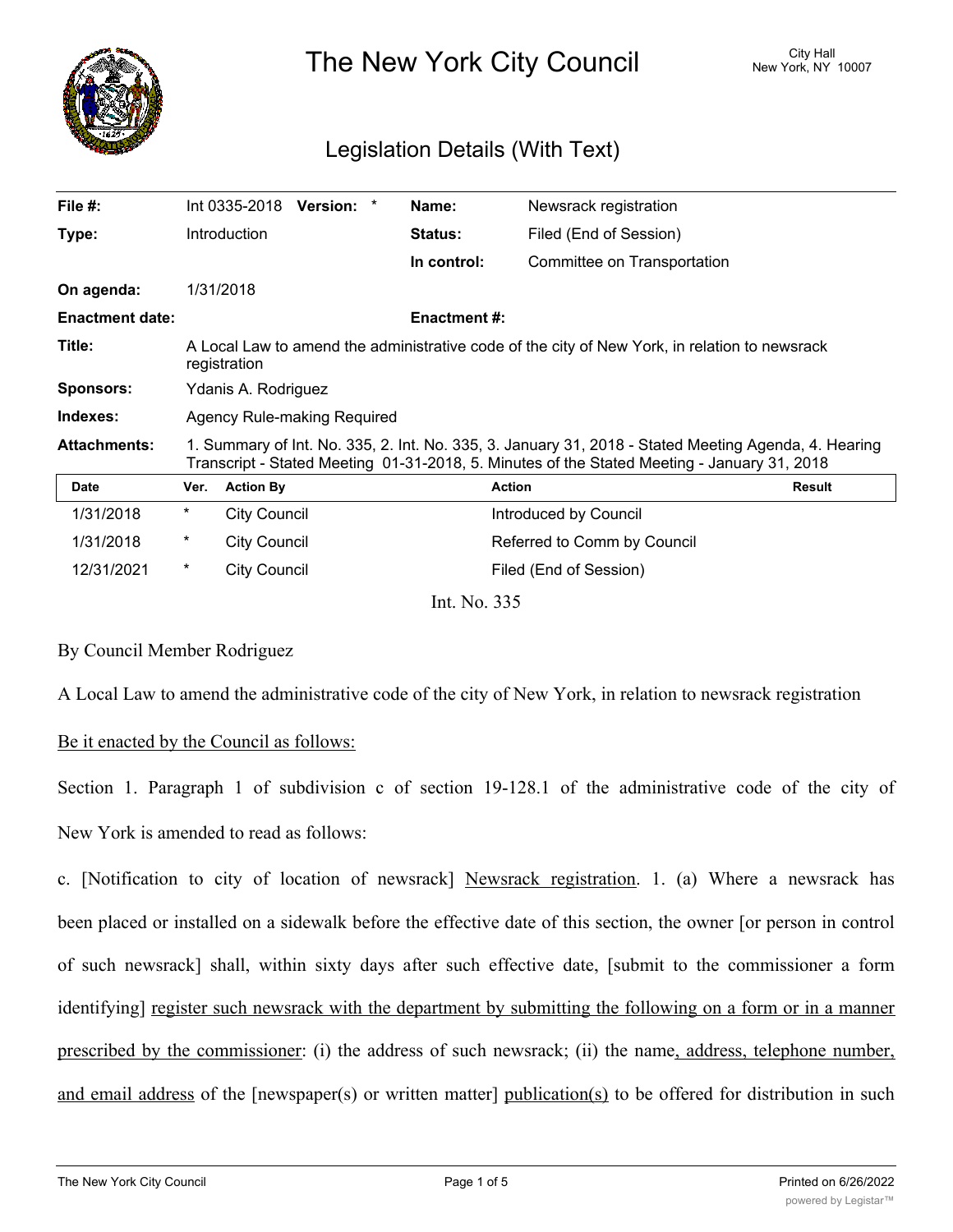newsrack; [and] (iii) the name, address, telephone number, and email address of the owner [or person in control of such newsracks]; (iv) the delivery schedule for the publication(s) to be offered for distribution in such newsrack; (v) an insurance certificate demonstrating compliance with the requirements of subdivision d of this section; and [representing] a certification that such [newsracks comply] newsrack complies with the provisions of this section.

(b) Any other owner [or person in control of a newsrack] shall, prior to placing or installing such newsrack on a sidewalk, submit to the commissioner a form providing the information in [clauses (ii) and (iii) of] subparagraph (a) of this paragraph.

(c) Within five business days of receipt of the information required pursuant to subparagraphs (a) and (b) of this paragraph, the department shall provide the owner of a newsrack with a decal listing a unique identification number for each newsrack. Such owner shall affix such decal in a readily visible location on the front or sides of the newsrack within five days of receipt of such decal from the department.

(d) The owner of a newrack shall resubmit the information required pursuant to subparagraphs (a) and (b) of this paragraph annually to the commissioner, in accordance with a notification schedule to be established by the commissioner.

§ 2. Paragraph 2 of subdivision d of section 19-128.1 of the administrative code of the city of New York is amended to read as follows:

2. Each [person who owns or controls] owner of a newsrack placed or installed on any sidewalk shall maintain a general liability insurance policy naming the city of New York, and its departments, boards, officers, employees and agents as additional insureds for the specific purpose of indemnifying and holding harmless those additional insureds from and against any and all losses, costs, damages, expenses, claims, judgments or liabilities that result from or arise out of the placement, installation and/or the maintenance of any newsrack. The minimum limits of such insurance coverage shall be no less than three hundred thousand dollars combined single limit for bodily injury, including death, and property damage, except that any [person] owner who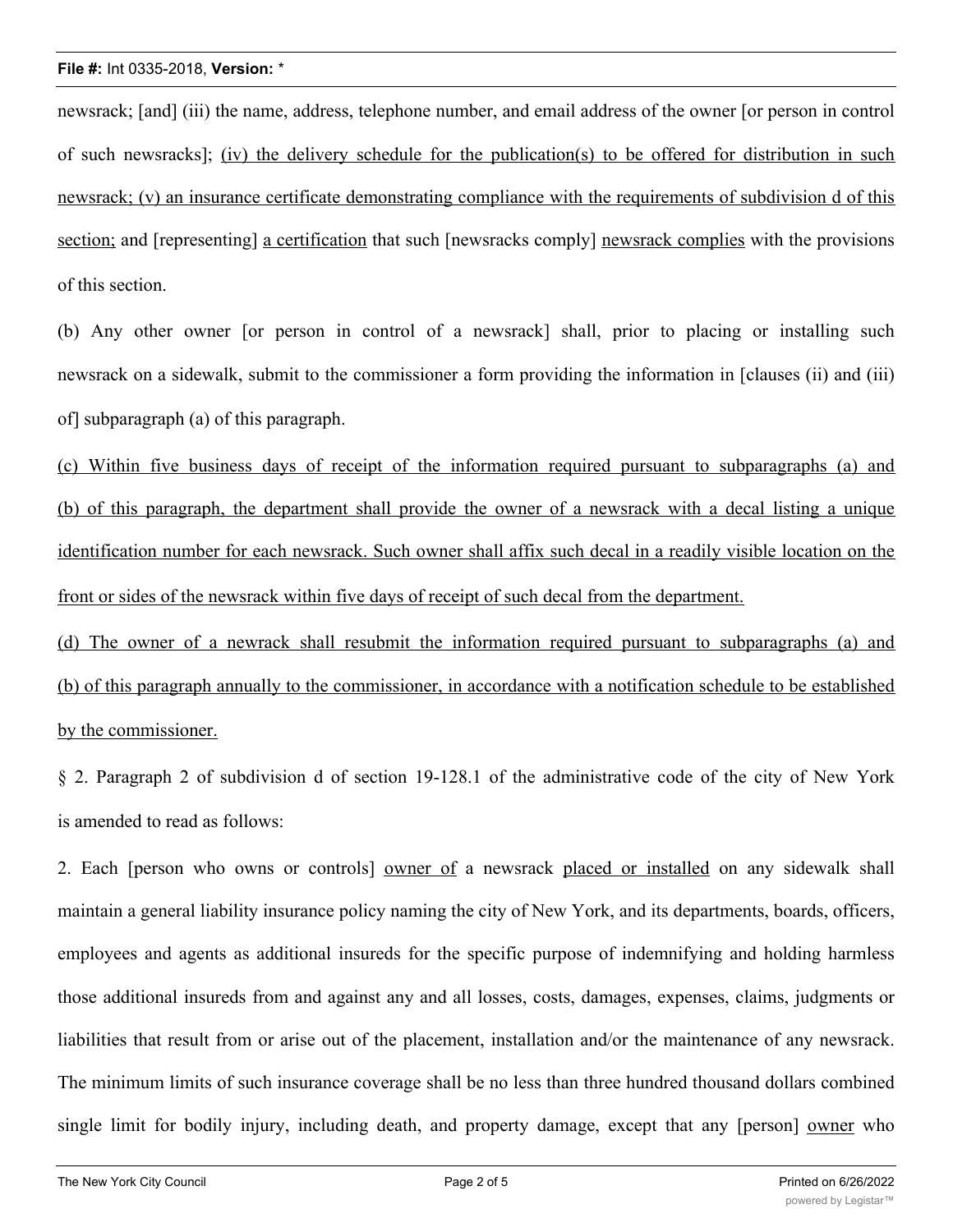### **File #:** Int 0335-2018, **Version:** \*

maintains an average of one hundred or more newsracks at any one time shall maintain such minimum insurance coverage of one million dollars. [An insurance certificate demonstrating compliance with the requirements of this subdivision shall be submitted annually by December 31st to the commissioner by the person who owns or controls such insured newsracks.] Should said policy be called upon to satisfy any liability for damages covered by said policy, the policy must be of such a nature that the original amount of coverage is restored after any payment of damages under the policy. [Failure to maintain a satisfactory insurance policy pursuant to this subdivision or failure to submit an annual insurance certificate to the commissioner pursuant to this subdivision, shall be deemed a violation of this section subject to subparagraph b-1 of paragraph one of subdivision f of this section.]

§ 3. Paragraph 1 of subdivision f of section 19-128.1 of the administrative code of the city of New York is amended to read as follows:

1. (a) Whenever any newsrack is found to be in violation of any provision of subdivision b of this section or paragraphs two, three, four or five of subdivision e of this section, the commissioner shall issue a notice of correction specifying the date and nature of the violation and shall send written notification, by regular mail, to the owner or person in control of the newsrack. In addition, the commissioner may send a copy of such notice of correction to a person designated by such owner or person to receive such notice, and/or the commissioner may send such notice by electronic mail to such owner or such person specifying the date and nature of the violation. However, failure to send a copy by regular or electronic mail will not extend the time period within which such owner or other person is required by any provision of this section to take action, nor will such failure result in the dismissal of a notice of violation issued pursuant to any provision of this section. The commissioner shall cause photographic evidence of such violation to be taken. Such evidence shall be sent by regular mail together with the notice of correction. Except as otherwise provided for the removal of refuse in paragraph two of subdivision e of this section, such person shall within seven business days from the date of receipt of notification via regular mail cause the violation to be corrected. For the purposes of this section, a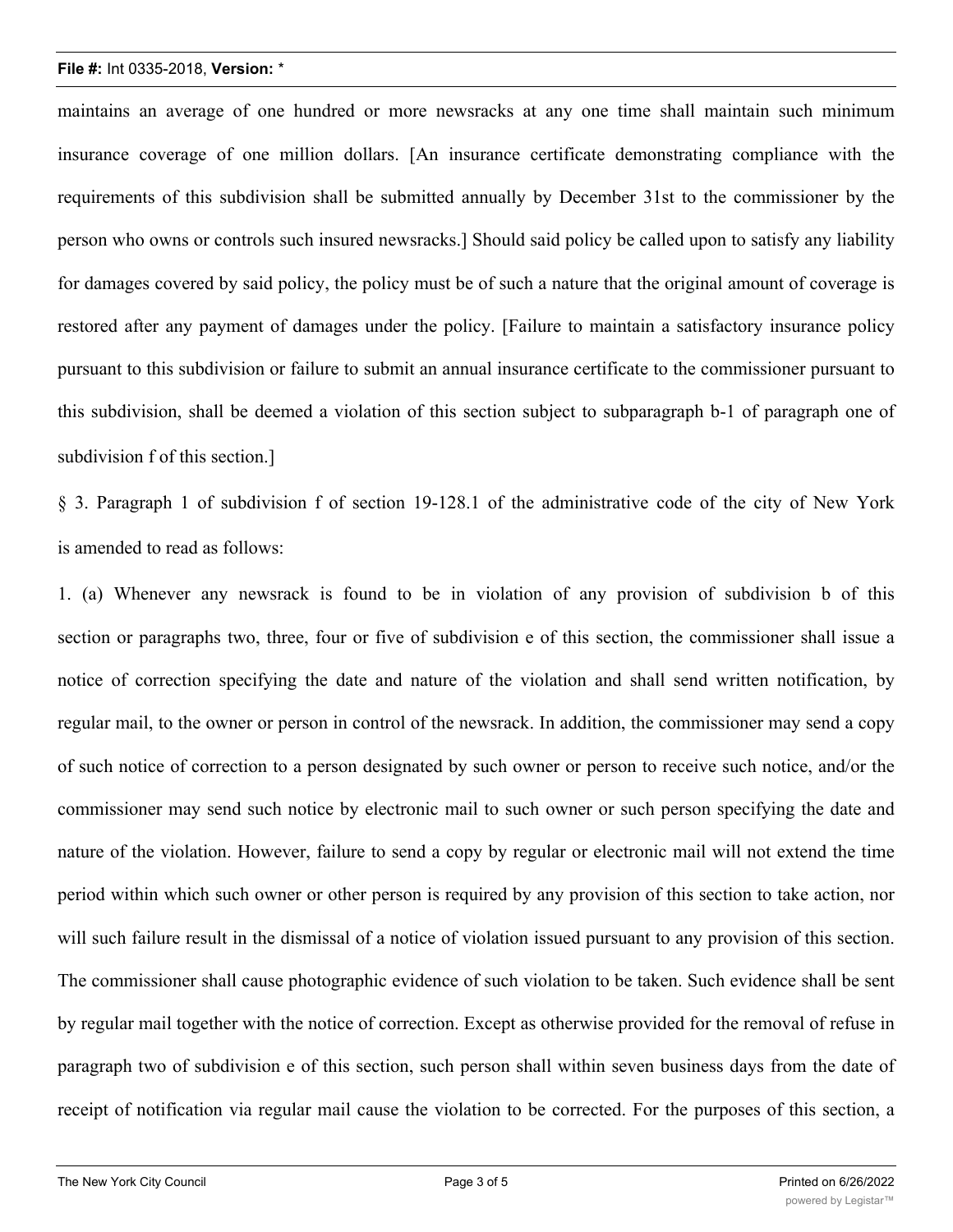#### **File #:** Int 0335-2018, **Version:** \*

notice of correction shall be deemed to have been received five days from the date on which it was mailed by the commissioner.

(b) If an owner or other person in control of a newsrack fails to comply with a notice of correction issued pursuant to subparagraph a of this paragraph or an order by the commissioner to remove served pursuant to paragraph three of this subdivision, a notice of violation returnable to the board shall be served on such owner or person in control of such newsrack. No notice of violation shall be issued for the failure to comply with a notice of correction issued pursuant to subparagraph a of paragraph one of this subdivision unless the commissioner has caused a second inspection of the violation to take place within a period of time that commences on the day after the applicable period for correcting such violation expires and ends fourteen days after such day. In addition, the commissioner may send to such owner or other person in control of such newsrack, by electronic mail, photographic evidence of such violation taken at such second inspection. Failure to send such photographic evidence by electronic mail will not result in the dismissal of a notice of violation issued pursuant to any provision of this section.

(b-1) Failure by an owner [or a person in control of a newsrack] to comply with [subdivision c or d of this section, failure by such owner or person to certify or failure to accurately demonstrate that such owner or person has repainted or used best efforts to remove graffiti and other unauthorized writing, painting, drawing, or other markings or inscriptions, as required by paragraph one of subdivision e of this section,] paragraphs two or three of subdivision c, paragraph one of subdivision e, paragraph three of subdivision e, or failure to remove any newsrack as ordered pursuant to paragraph three of this subdivision shall be a violation and shall be subject to the applicable penalties provided in paragraph six of this subdivision. A proceeding to recover any civil penalty authorized by this subparagraph shall be commenced with service on such owner [or person] of a notice of violation returnable to the board. The commissioner shall not be required to issue a notice of correction before issuing or serving a notice of violation pursuant to this subparagraph.

(c) If the return date of a notice of violation issued pursuant to subparagraph b or b-1 of this paragraph